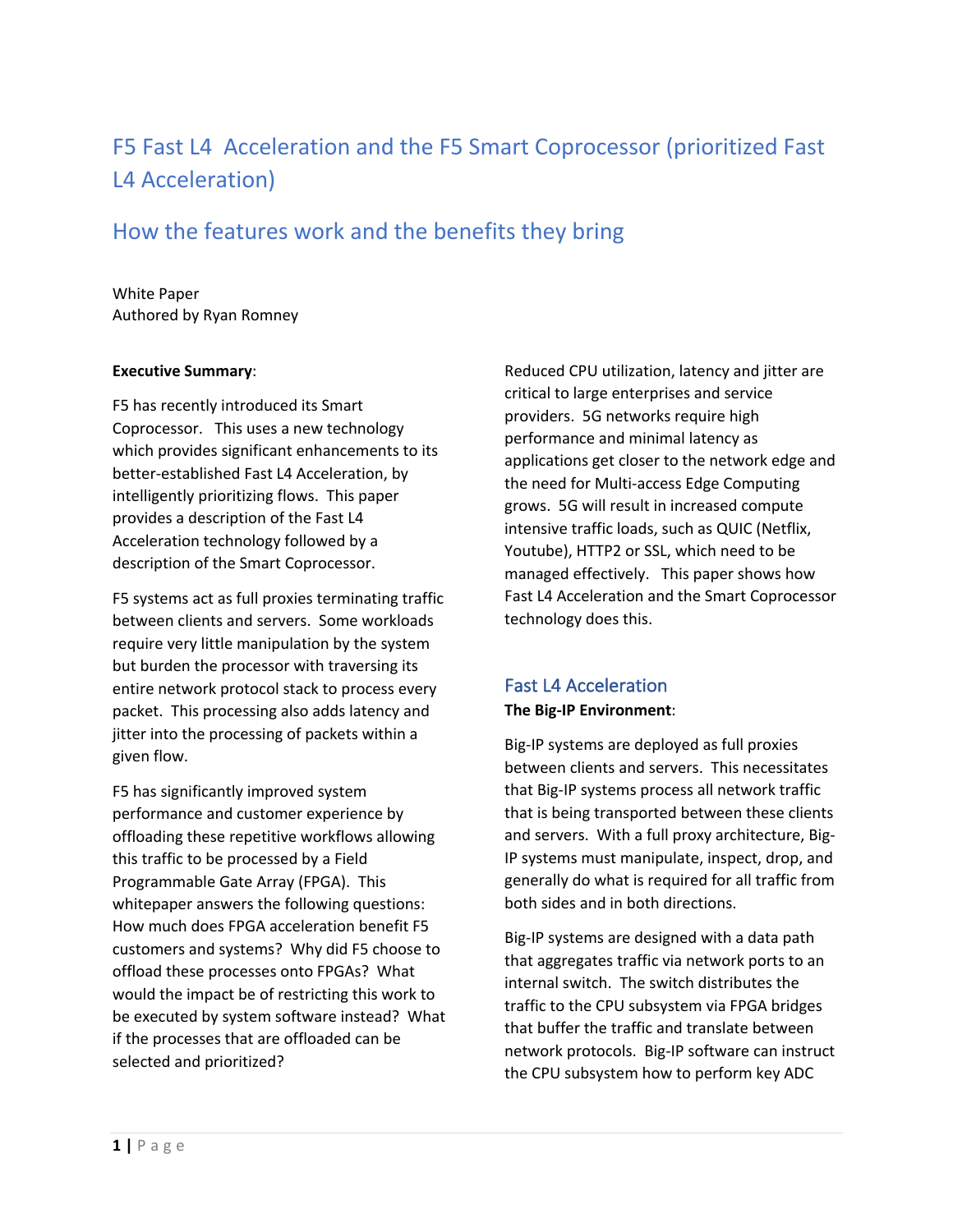

functions like load balancing, applying security policies, performing encryption and compression, as well as address translation and more.

CPU workloads associated with individual packets and traffic flows vary widely. One flow may need only a straightforward address translation while others might require more indepth processing to enforce security protocols, apply data compression, mitigate flow fragmentation and more. Every task executed by the CPU subsystem occupies CPU cycles. Fast L4 Acceleration attempts to offload some tasks from the CPU to the FPGA to free up the CPU cycles associated with performing those tasks in favor of executing other workloads. Offloading these tasks also dramatically improves the latency associated with these operations.

Fast L4 Acceleration leverages the ability of the FPGAs in the system to be programmed for system specific functions using a high-level programming language. This allows for Big-IP systems to reallocate their CPU resources away from mundane tasks like address translations and protocol management to higher value tasks which are not so easily offloaded.



Fast L4 Acceleration attempts to improve overall system performance by freeing up CPU resources, reducing packet processing latency and jitter, as well as potentially increasing throughput.

### **How Does Fast L4 Acceleration Work?**

As the CPU subsystem establishes TCP and UDP flow connections on behalf of clients and servers that the system is proxying, it identifies flows that would be good candidates for being offloaded into the FPGA. Once identified, the CPU subsystem communicates its request to offload these flows to the FPGA. These requests are passed embedded within the initial flow establishment responses that the CPU sends to the appropriate client/host across the system's data path. Once the FPGA is informed of the flow offload request it can then process and reroute all data packets on the specified flow without relying on the CPU or any of its resources.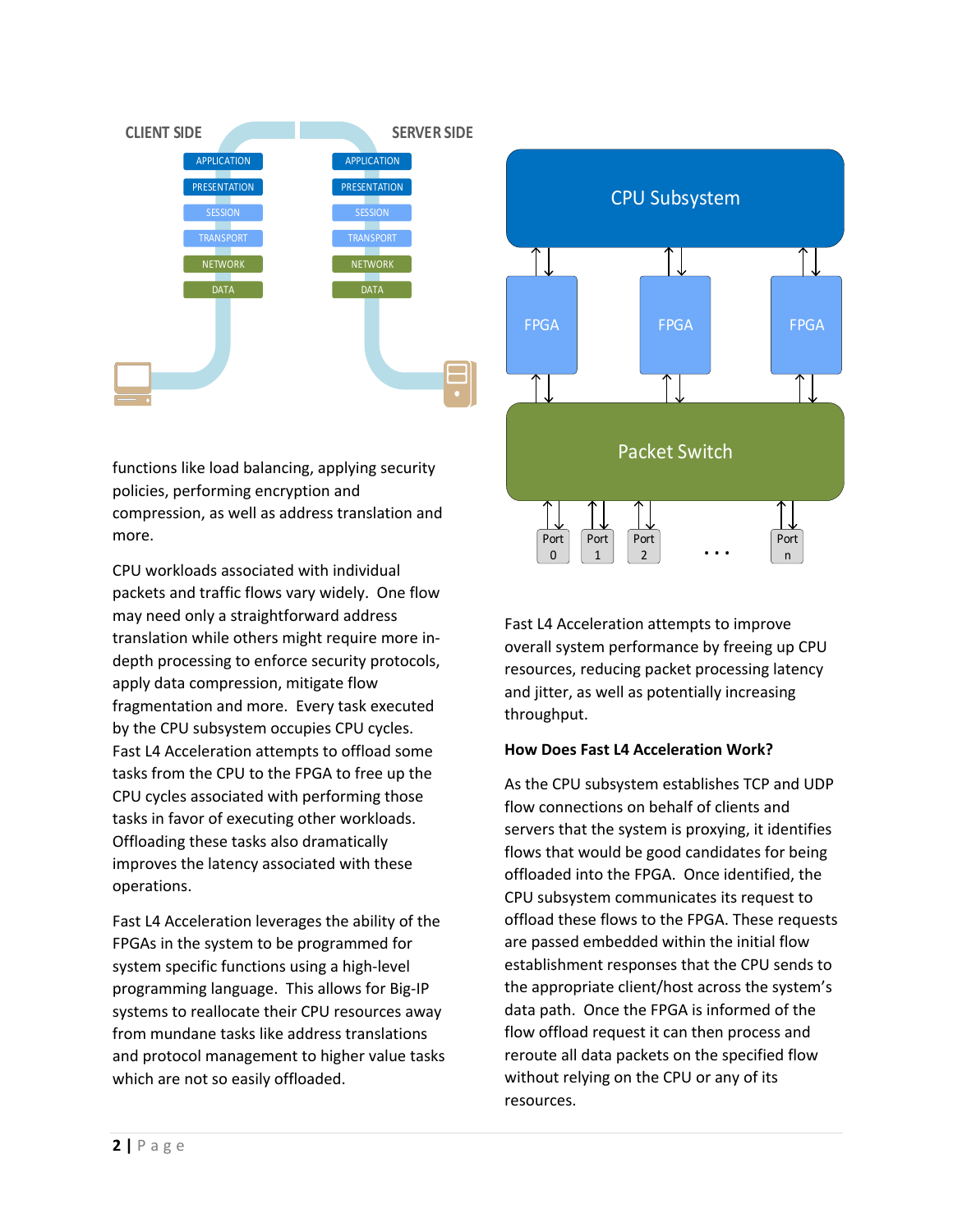

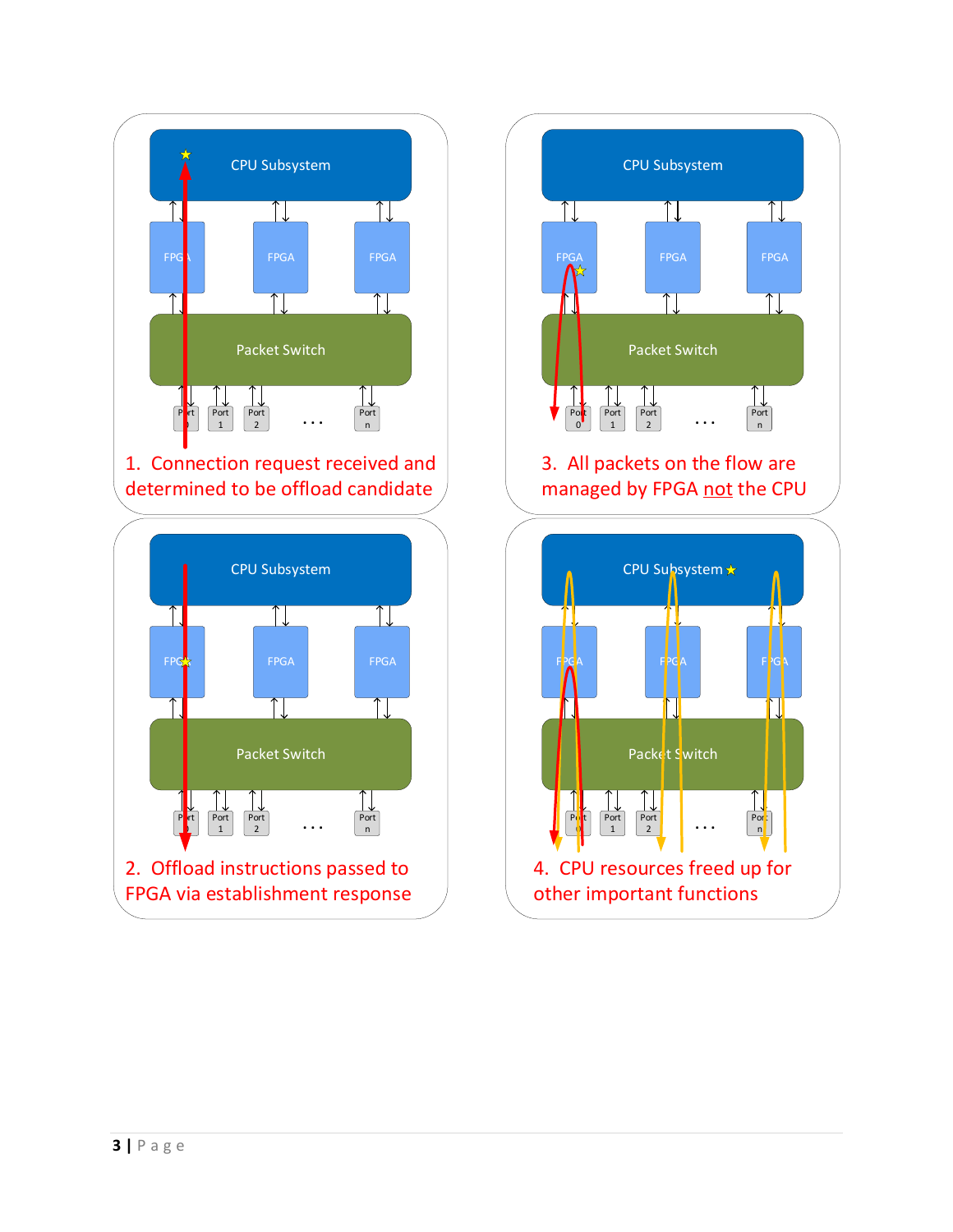#### **CPU Impacts of Fast L4 Acceleration:**

The key objective of offloading workloads from the CPU Subsystem to the FPGA is to free up precious CPU cycles from straightforward, frequently executed tasks like L4 packet processing in favor of other tasks which a general-purpose processor is better suited to perform. The success of this effort is evident in two metrics that demonstrate how much impact the offload has had. The first and simplest is CPU utilization. It is evident that a B4450 blade can achieve increasingly better CPU cycle savings as flow object size increases in the presence of Fast L4 Acceleration.



Similar CPU Utilization savings are seen across all Big-IP platforms. It is very consistent and universal regardless of system configuration, processor selection, core counts, etc.



The second metric is CPU efficiency. CPU efficiency quantifies how efficiently the CPU is using every Hz of processing time to move every bit of object data transacted by the system. The following graph shows how the i10800 platform during characterization was able to achieve more than 9 times the efficiency of a nonaccelerated baseline run.

Efficiency is also impacted by object size. The larger the object, the more efficient the processor is at transacting object data.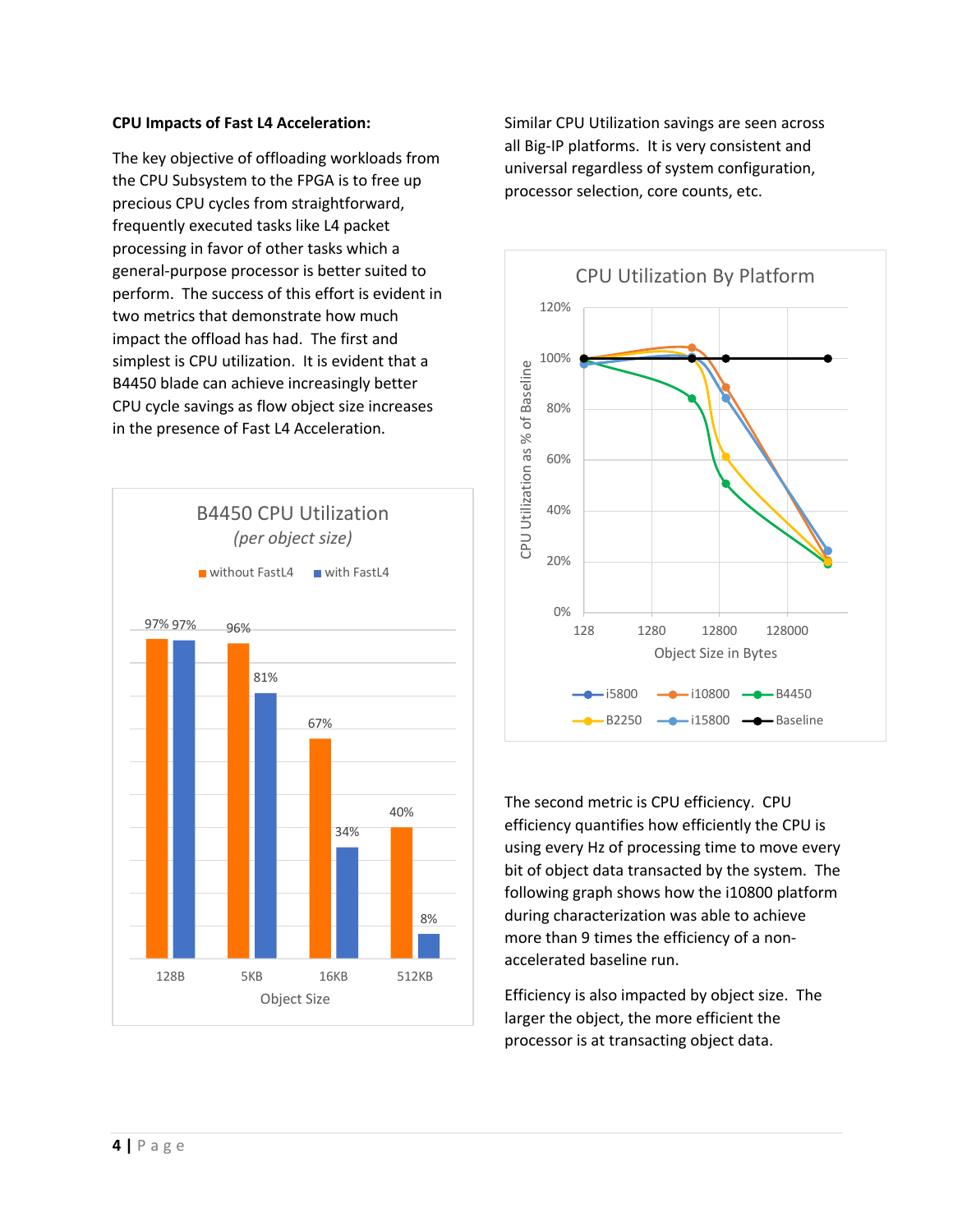

## **Why does flow object size impact CPU efficiencies?**

The setup and tear down of flows requires transmission of several small handshake packets. These packets generally contain no data. The passing of these packets is necessary to setup and tear down a flow, but they penalize the efficiency of the system because they aren't used to transact flow object data. So as flow objects increase in size a smaller fraction of the data passed is attributable to setup and tear down. Conversely a larger portion of the transfer is object data. Thus, larger objects are more efficient than smaller ones.

Networks vary widely, but it is much more common for a network to be occupied transacting large objects rather than small ones. This lends itself well to Fast L4 Acceleration since the larger objects reap even more of the benefits of the feature over smaller objects.

## **Enhanced throughput due to Fast L4 Acceleration:**

Fast L4 Acceleration can achieve significant gains in throughput for systems with overprovisioned network bandwidth. Most Big-IP systems are architected to support twice the L4 bandwidth as the L7. This means that the bandwidth capacity between the FPGA and the network ports is double the bandwidth capacity to the CPU subsystem. These bandwidth relationships are detailed in the table below.

| Platform | Ratio L4/L7<br><b>Bandwidth</b> | L4 Bandwidth | <b>L7 Bandwidth</b> |
|----------|---------------------------------|--------------|---------------------|
| i5800    | 2x                              | 80 Gbps      | 40 Gbps             |
| i7800    | 2x                              | 80 Gbps      | 40 Gbps             |
| i10800   | 2x                              | 160 Gbps     | 80 Gbps             |
| i15800   | 2x                              | 320 Gbps     | 160 Gbps            |
| B2250    | 2x                              | 160 Gbps     | 80 Gbps             |
| B4450    | 1x                              | 240 Gbps     | 240 Gbps            |

The following graph shows how Fast L4 Acceleration can take advantage of the additional bandwidth to the FPGA on these overprovisioned systems to deliver double the throughput over a non-accelerated system. It is demonstrated how the throughput of B2250, blade can be greater than 2x while the B4450 blade throughput remains relatively constant.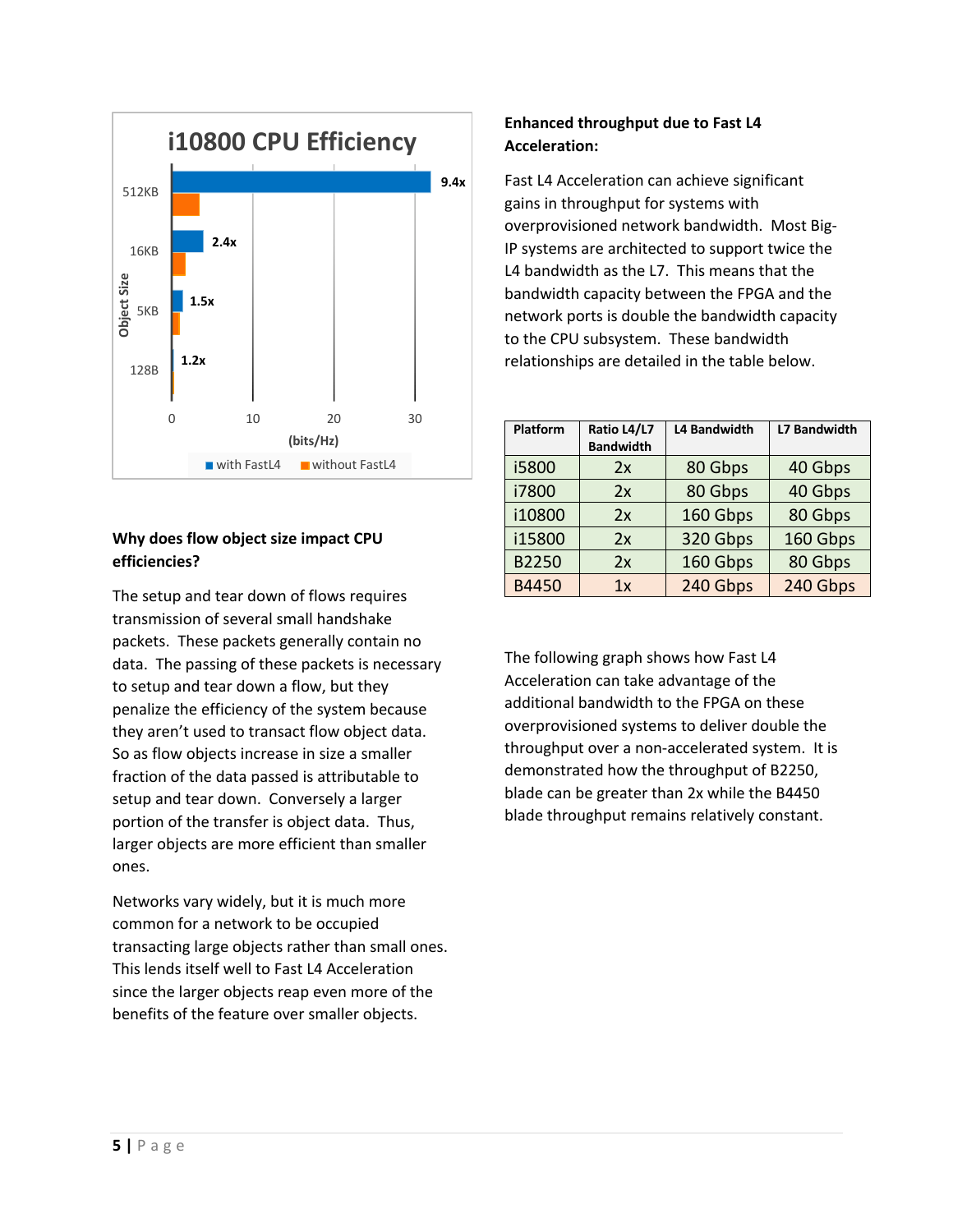

The number of transactions per second (TPS) of these systems scales linearly with throughput. This allows these overprovisioned L4 systems to also see a doubling in TPS as well as in throughput.



The following graph depicts the raw number of transactions per second binned per object size.



#### **Improved latency due to Fast L4 Acceleration:**

Accelerated flows are not operated on by the CPU. As such they are not required to be transmitted across the PCIe bus to or from the CPU subsystem. This not only saves the time required to transmit the packets across that bus but also the time to buffer and extract these packets from FPGA memories. These packets also avoid all processor time required to cache, parse, transform, and generally be operated upon. This has positive implications on system latency.

Below are examples of network packet latency through two Big-IP systems. The latency without the Fast L4 offload is hundreds of times longer than with the Fast L4 offload. This has a significant impact on latency sensitive applications like VoIP.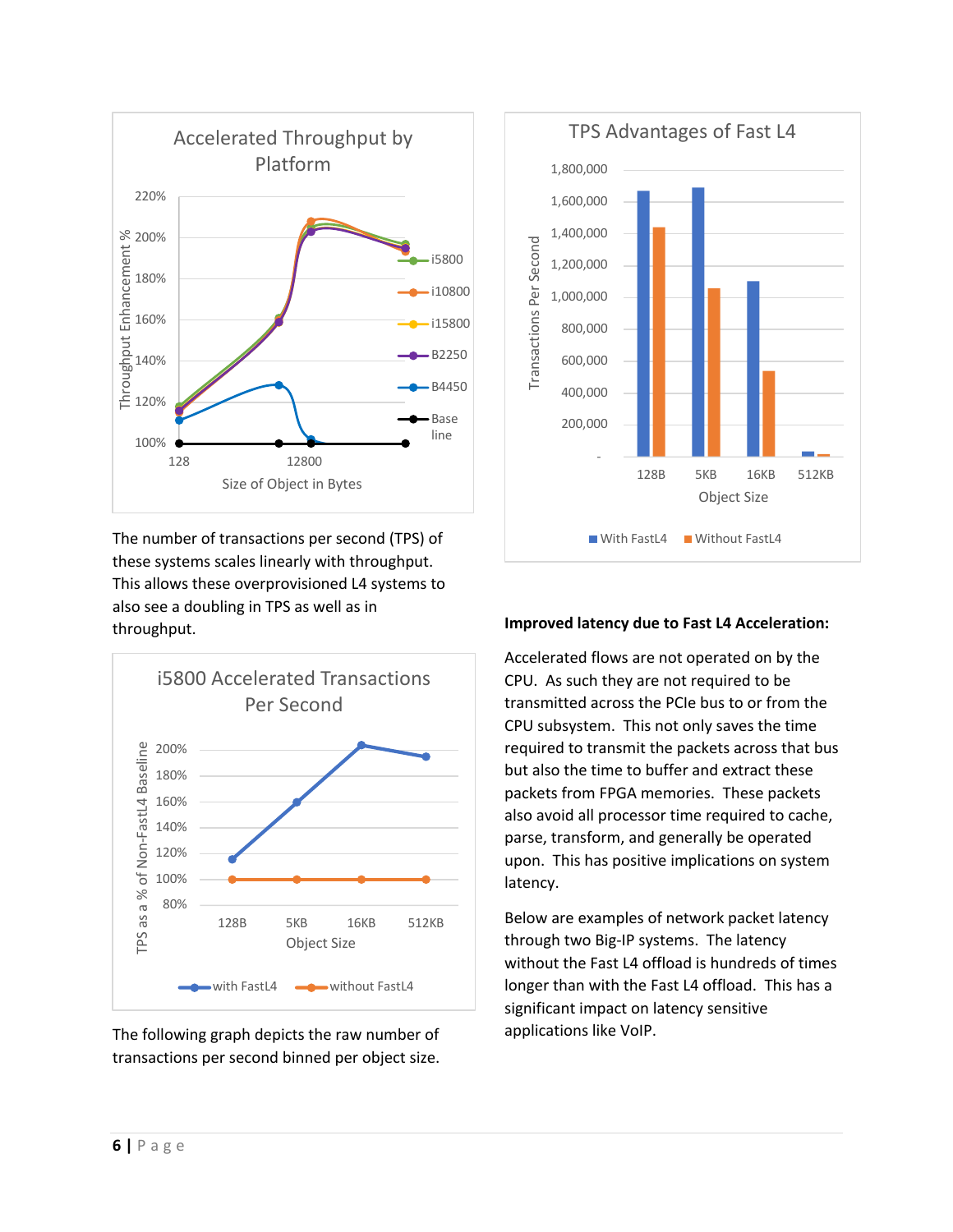



Not only is the latency reduced by multiple orders of magnitude, but the jitter is also dramatically smaller in the presence of Fast L4 Acceleration. The delta between maximum and minimum latencies is a fraction of a percent of what it would be without this offload enabled.



**Jitter Comparison**

**3999x**

#### **Where does latency and jitter matter?**

Latency and jitter are of increasing relevance in today's edge networks. Along with ever increasing demands for more bandwidth, latency and jitter are becoming key factors of a network's performance and capability. Future network enabling technologies like 5G, Edge Computing, IoT, Virtual Reality and Augmented Reality all will depend on fast dependable application acceleration. That means the lowest latency and jitter possible each time a packet is touched. FPGAs excel at this and will be a key enabler in the networks of the future.

#### **Fast L4 Acceleration provides significant performance gains:**

Fast L4 Acceleration significantly increases the system performance of Big-IP platforms. This offload lowers CPU utilization to less than a fifth of its non-offloaded amount. It also increases CPU efficiency by nine-fold. System throughput was also doubled for most Big-IP systems enabling Fast L4 Acceleration. This offload also decreased network latency by as much as 99.8% and jitter by 99.98%.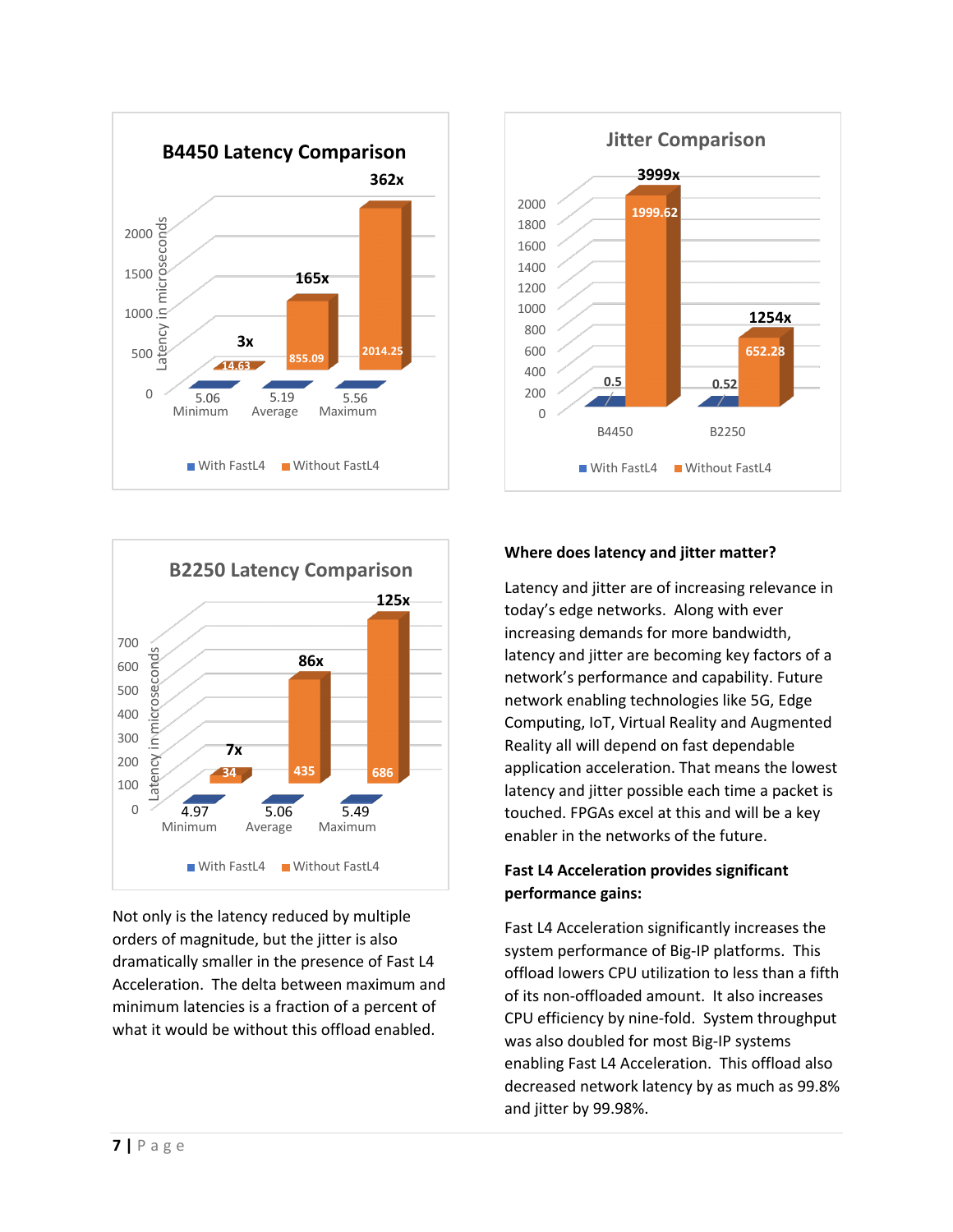These performance gains were made due to the ability of the system to offload significant CPU workloads onto the FPGA(s) available in the system. Software re programmability of FPGAs allow them to be programmed to address a myriad of other functions currently being allocated to the CPU subsystem.

## F5 Smart Coprocessor (Prioritized Fast L4 Acceleration)

The Fast L4 Acceleration feature is well accepted by F5 customers because of the numerous benefits it provides. Currently, F5 products support a Fast L4 flow cache capacity of up to either 128K or 256K flow entries. This serves customer networks that have concurrent flows numbering up to approximately 128K well. However, as the number of concurrent flows increases above that threshold customers see a reduced benefit from this feature.

#### **Flow cache thrash:**

This reduced benefit is in part due to flow cache thrash. Flow cache thrash occurs when flows are inserted and then evicted before the flow has been fully offloaded due to flow collisions. A flow collision occurs when a new unique flow hashes to the same flow cache location as an already (yet disparate) active flow. As flow concurrency increases, flow collisions also increase. As the flow cache fills up there is an increasing probability that a newly introduced flow will collide with an existing flow that occupies the flow cache location that the new flow hashes to. Thus, the fuller the flow cache, the greater the thrash.

When collisions occur, offloaded flows can be removed from the flow cache in favor of new flows. As all flows are treated as having equal importance even a small or low priority flow could collide with a higher priority fatter flow.

In such a scenario, the smaller lower priority flow could replace the larger high priority flow in the flow cache. Thus, the larger flow would no longer be offloaded by the FPGA. This mutes the benefits that can be achieved with the Fast L4 feature in terms of CPU utilization, latency, throughput and jitter. This means that networks with flow concurrency approaching 256K are not able to get the full benefits of Fast L4 Acceleration.

### **Prioritized flows:**

For users with flows approaching 256k – which might be large enterprises or service providers the ability to prioritize flows being accelerated by Fast L4 Acceleration can overcome this limitation. This allows Big-IP to dynamically assess the size of the flow being transacted and adjusts the priority of fatter flows higher while pushing the priority of smaller flows lower.

As a result, prioritized Fast L4 Acceleration would give preferential treatment to fatter flows ensuring that the bigger the flow, the more likely it is to benefit from Fast L4 Acceleration.

Prioritized Fast L4 Acceleration essentially reserves precious flow cache space for those flows which benefit the most from the offload. The larger the object offloaded by a Fast L4 flow, the greater the benefits of the offload. Compute intensive, large object flows such as L4, CGNAT and QUIC traffic is identified and offloaded to the coprocessor, leaving short lived flows like DNS requests to the CPU.

In addition, once a fat flow gets into the flow cache, it will stay there. It won't be bumped out by smaller, low-priority flows.

Security applications is an area in which prioritized Fast Layer 4 Acceleration can provide benefits. Longer lived sessions with heavy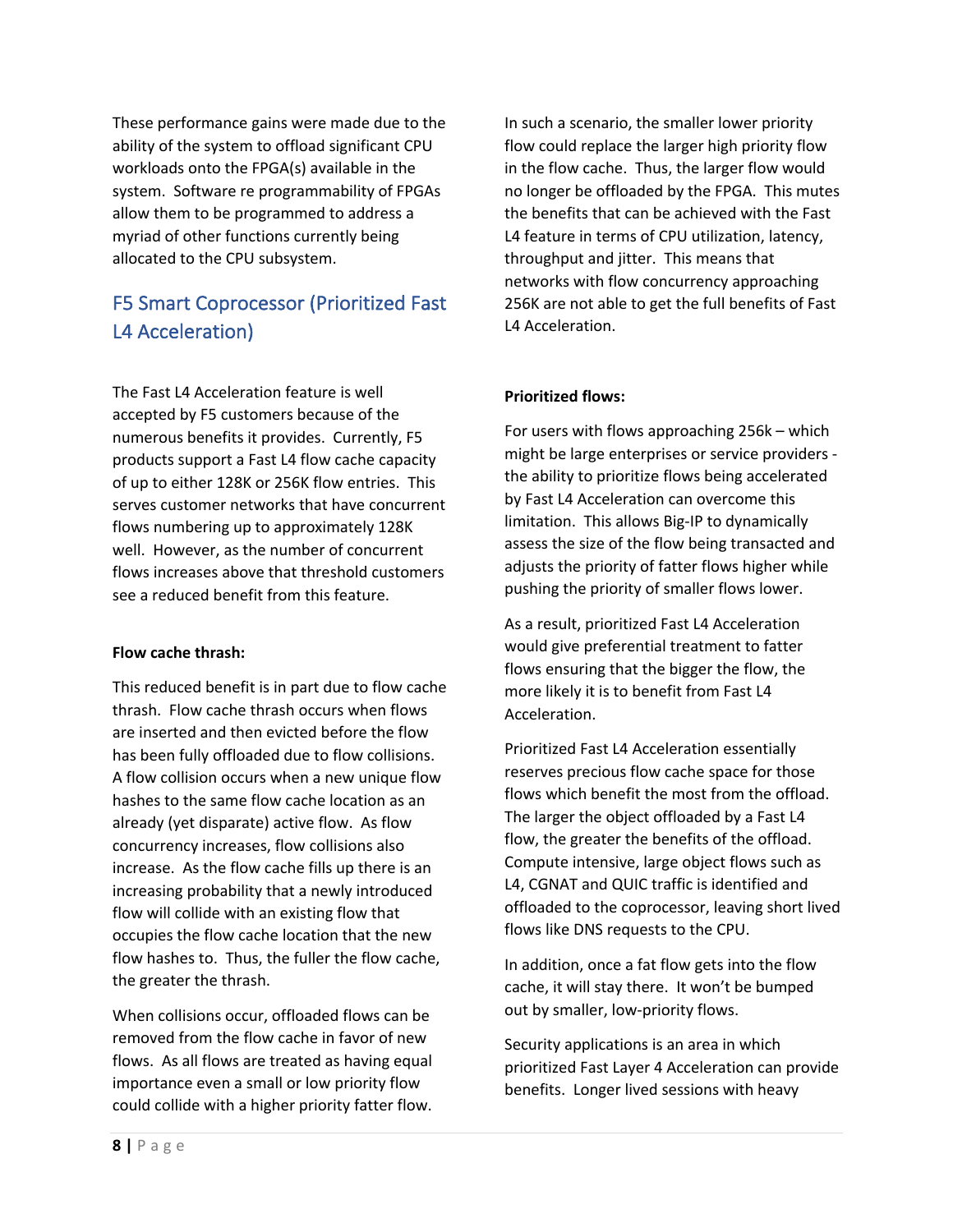processing requirements such as encrypted traffic can gain significantly by being offloaded. In one specific use case, offloading QUIC traffic is an area where the customer will benefit.

Service providers will also see that increasing the efficiency of processing via the FPGA and the CPU reduces the number of retransmissions, reducing radio frequency traffic, another important benefit.

The Smart Coprocessor feature (prioritized Fast L4 Acceleration) is available on all iSeries i5000 appliances and above and on the VIPRION B2250 and B4450 with BIG-IP TMOS 15.0.

| <b>Smart Coprocessor</b>   |                  |
|----------------------------|------------------|
| <b>Functionality</b>       | <b>Available</b> |
| i15000 series              |                  |
| i11000 series              |                  |
| i10000 series              |                  |
| i7000 series               |                  |
| i5000 series               |                  |
| i4000 series               | Χ                |
| i2000 series               | Χ                |
| <b>VIPRION B4450 blade</b> |                  |
| <b>VIPRION B2250 blade</b> |                  |